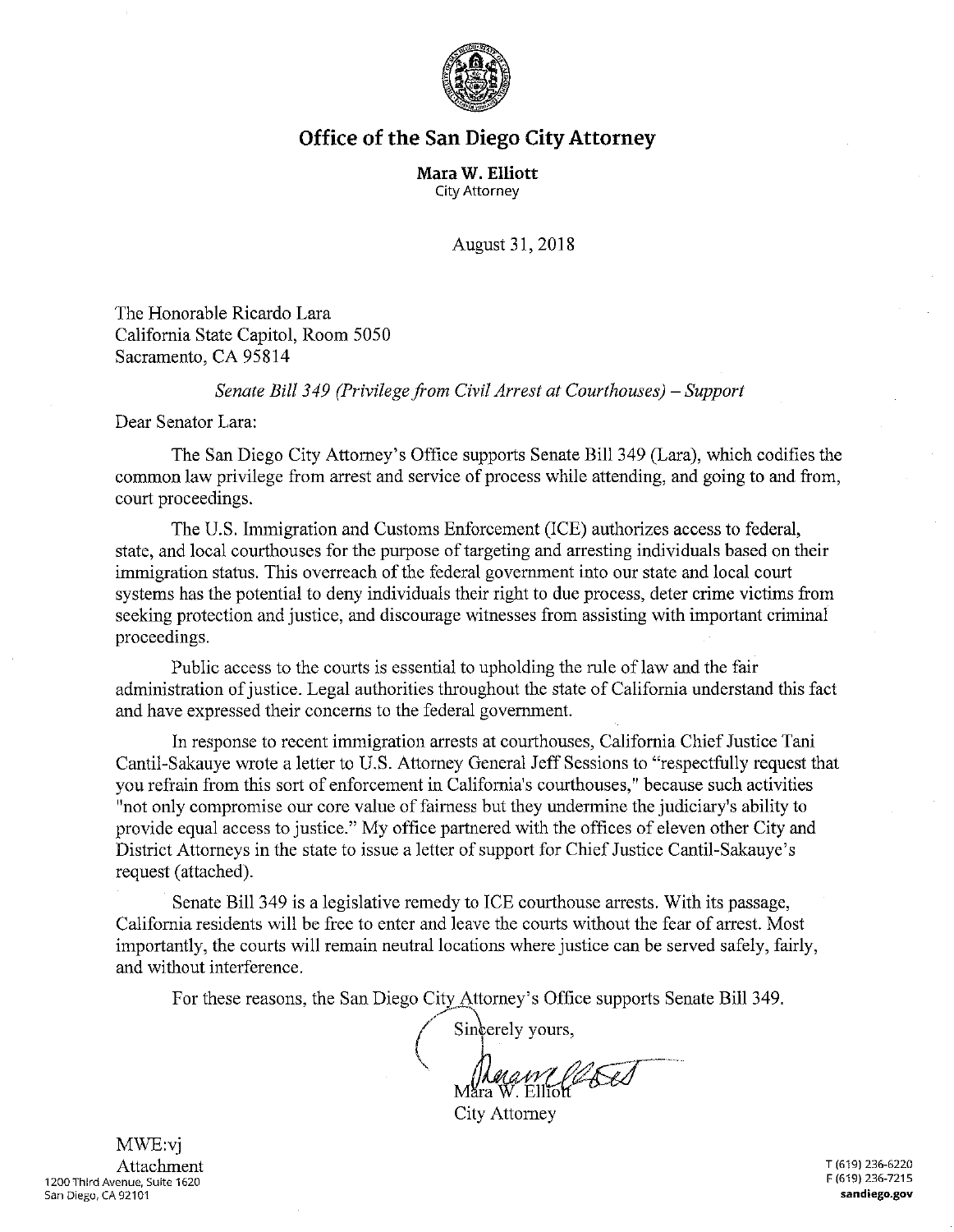

April 4, 2017

Attorney General Jeffrey Sessions U.S. Department of Justice 950 Pennsylvania Avenue, N\_W

Secretary of Homeland Security John Kelly U.S. Department of Homeland Security 3801 Nebraska Avenue, NW

Dear Attorney General Sessions and Secretary Kelly:

As prosecutors with extensive experience protecting communities with immigrant populations, we write in strong support of California Supreme Court Chief Justice Tani Cantil-Sakauye's objections to immigration enforcement arrests in and around California courthouses.

ICE courthouse arrests make all Californians less safe. These practices deter residents concerned about their immigration status from appearing in court--including as crime victims and witnesses--jeopardizing effective prosecution of criminals who may then re-offend. Courthouse enforcement by ICE also risks confrontations that could endanger members of the public at courthouses throughout our state.

No one should fear that their immigration status prevents them from seeking justice, whether as a crime victim or otherwise. ICE's practice is ant'thetical to a fair system of justice that must protect all of us.

We urge you to reconsider your position, and include areas in and around courthouses among the sensitive sites where immigration enforcement actions are discouraged.

Thank you.

With 19. Fever

Mike Feuer Nobel and Mike Feuer Allective Article City Attorney<br>
Los Angeles City Attorney Nobel Angeles (Nobel and Article Angeles (Nobel and Article and Article and Article

Jachichae

Los Angeles County District Attorney